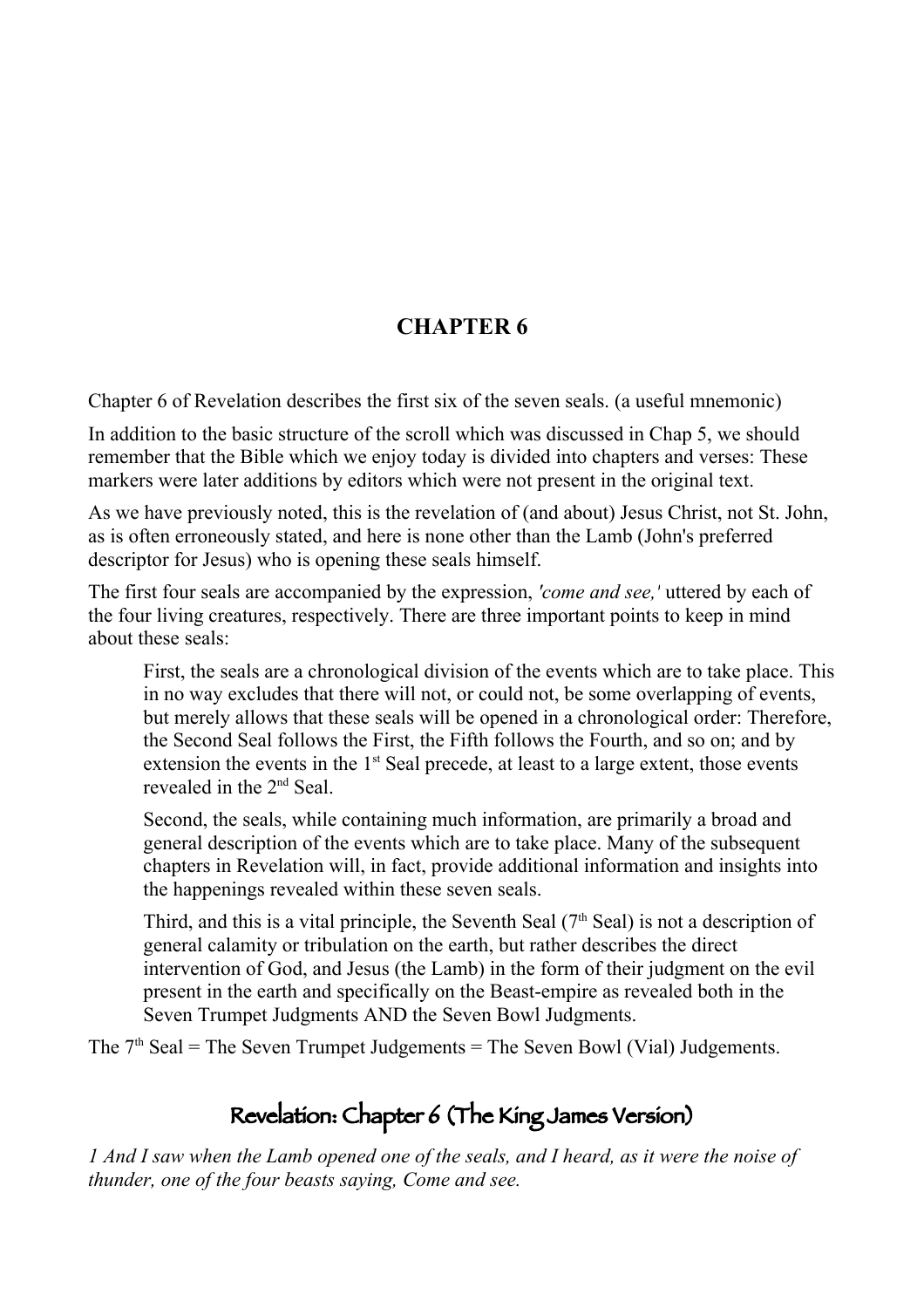*2 And I saw, and behold a white horse: and he that sat on him had a bow; and a crown was given unto him: and he went forth conquering, and to conquer.*

There are two widely-held interpretations of the white horse and its rider:

One group attribute this description to Jesus Christ himself: Notice the horse is white, that he wears a crown, and is a conquerer. In this interpretive model, we find a 'pre-apocalypse' portrait of Christ. Also, notice there are no casualties mentioned; and he has a bow, but no arrows.

The alternative, opposing, and more widely-held view, is that this is an anti-Christ 'imposter' image, for we know that Christ is later depicted as returning on a white horse, where his choice of a weapon is a sword, "the word of God." Therefore, the picture here presented is essentially a depiction of a warlike character.

If not Christ, then who? Some commentators have, additionally, proposed that this rider is representative of the Prophet of Islam, and that the first five seals foretell in a broad historical perspective the rise of Islam, its violent subjugation of the lands under its control, and its notable persecution and martyrdom of vast numbers of Jesus' servants.

Other scholars have helpfully suggested the rather obvious parallels between these seals and the clear and sequentially harmonious warnings given by Jesus is the Olivet Discourse of Matthew Chap 24: Therefore, I submit that this rider strongly appears to be an anti-christ figure, and is most likely the Beast-ruler, himself, as described in Revelation Chap 13.

| Matthew Chap 24: (NRSV)                                                                                                                                                                                               | <b>Revelation Chapter 6:</b>                                                                              | Synthesis:                                                                                                                                          |
|-----------------------------------------------------------------------------------------------------------------------------------------------------------------------------------------------------------------------|-----------------------------------------------------------------------------------------------------------|-----------------------------------------------------------------------------------------------------------------------------------------------------|
| 4 Jesus answered them,<br>"Beware that no one leads"<br>you astray. 5 For many will<br>come in my name, saying, 'I<br>am the Messiah!' and they<br>will lead many astray.                                             | The White Horse and its rider:<br>The 1 <sup>st</sup> Seal: An anti-christ<br>figure emerges (Rev $6:2$ ) | Many false Christ will arise,<br>but among them the 'Beast-<br>ruler' (the anti-christ) who<br>will be directed and<br>controlled by Satan himself. |
| 6 And you will hear of wars<br>and rumors of wars; see that<br>you are not alarmed; for this<br>must take place, but the end<br>is not yet. 7 For nation will<br>rise against nation, and<br>kingdom against kingdom, | The Red Horse and its rider:<br>The 2 <sup>nd</sup> Seal: Wars and<br>conflicts (Rev $6:4$ )              | The Beast-ruler will engage<br>in many wars of conquest;<br>violence and lawlessness<br>will increase.                                              |
| and there will be famines<br>and earthquakes in various<br>places: 8 all this is but the<br>beginning of the birth pangs.                                                                                             | The Black Horse and its rider:<br>The $3^{rd}$ Seal: Famine (Rev 6:6)                                     | Famine will engulf much of<br>the earth, largely as a result<br>of these conflicts.                                                                 |

Let's compare these passages side by side: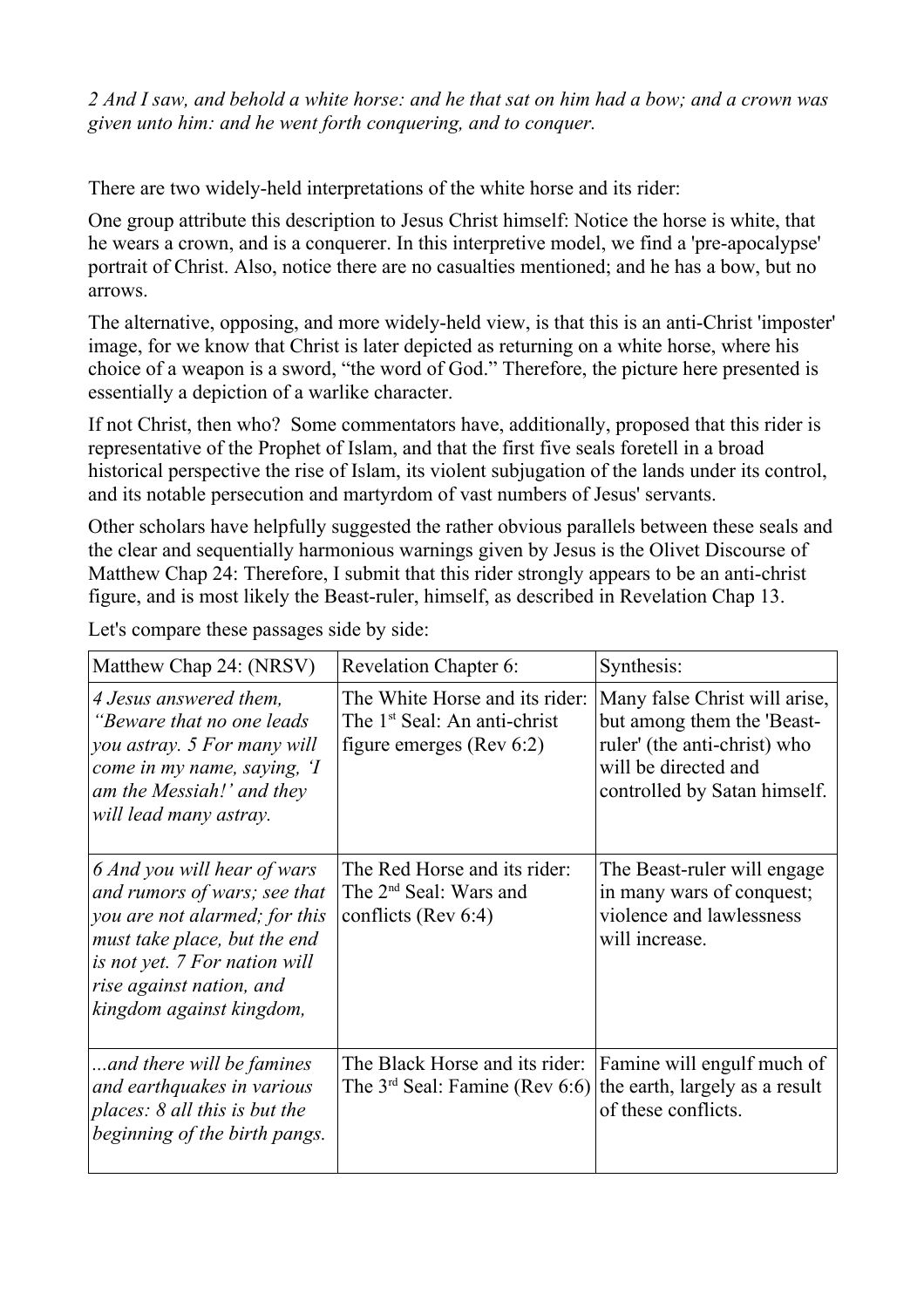| $\vert$ 7and pestilences; | The pale horse and its rider:<br>The $4th$ Seal: Death (Rev 6:8);<br>Four primary causes: War,<br>famine, deadly diseases<br>(implied), and wild animals. | In Revelation, the addition<br>of disease (pestilence) with,<br>oddly enough, 'the wild<br><i>animals of the earth'</i> will<br>contribute to the deaths of |
|---------------------------|-----------------------------------------------------------------------------------------------------------------------------------------------------------|-------------------------------------------------------------------------------------------------------------------------------------------------------------|
|                           |                                                                                                                                                           | many.                                                                                                                                                       |

As a further source of much conjecture, the first four seals are given without any specific time reference, thus a very pressing question quickly becomes: Are these events occurring within a relatively narrow time frame (Daniel's seventieth week of years, for instance) or, are they representative of a long view of history, or both? Many scholars have pointed out that biblical themes are often repetitive, and that one can find patterns of prophetic fulfillment repeated throughout scripture and therefore with many historical connections and allusions, as well. Along this line, the first four seals present a scenario of war and the consequences thereof, a subject found far too often in humankind's history.

In the 5<sup>th</sup> Seal we encounter persecution. While this may reflect on the recurrent theme of martyrdom faced by many believers in Jesus at various times in the Christian church's history – ancient Roman, Islamic, Ecclesiastical, Communist, to name just a few – it undoubtedly represents a final and intensified persecution occurring during the time of Daniel's  $70<sup>th</sup>$  week, specifically, the timeframe after the abomination of desolation (A of D).

The first indication of events having no clear previous historical pattern (meaning that they are entirely new phenomena) occur in in the  $6<sup>th</sup>$  Seal, where we find cosmic disturbances so arresting that they have no readily-acknowledged pattern in recently-recorded human history: Importantly, the world's reaction to these events confirms that mankind itself sees these signs as precursors to the wrath of God, so extraordinary that they will view these catastrophes as harbingers of the end of the world as we know it.

### The Second Seal: Conflict on Earth

*3 And when he had opened the second seal, I heard the second beast say, Come and see.*

*4 And there went out another horse that was red: and power was given to him that sat thereon to take peace from the earth, and that they should kill one another: and there was given unto him a great sword.*

This is a general description of widespread bloodshed through the symbolism of the red horse. The picture presented here is of war and general lawlessness, and of a warrior-king who will be responsible for much of the violence on the earth. This is almost certainly a description of the Beast-ruler (some refer to him as the anti-Christ) and of his Beast-empire. This personage could have many forerunners found throughout the pages of both modern and ancient history: Nero and Hitler are frequently mentioned, but are by no means the only examples.

## The Third Seal: Scarcity on Earth

*5 And when he had opened the third seal, I heard the third beast say, Come and see. And I beheld, and lo a black horse; and he that sat on him had a pair of balances in his hand.*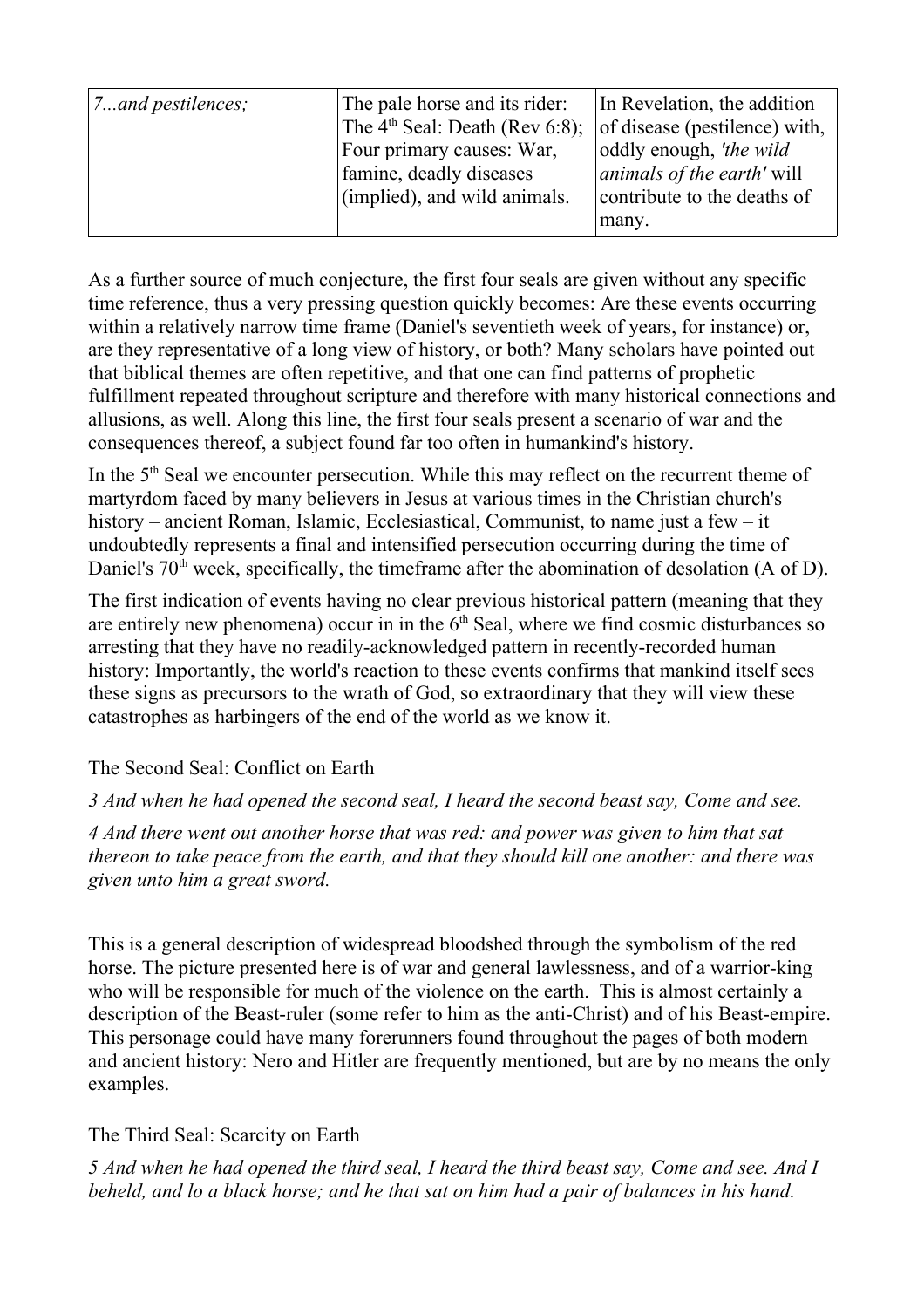*6 And I heard a voice in the midst of the four beasts say, A measure of wheat for a penny, and three measures of barley for a penny; and see thou hurt not the oil and the wine.*

 Here is another broad picture of the state of want and famine on the earth, undoubtedly fueled by ongoing wars, conflicts, and lawlessness. Much as been written about the oil and wine reference: This may imply that basic foods like wheat and barley will be in short supply, but that luxury items will still be available, for those who can afford them.

### The Fourth Seal: Widespread Death on Earth

*7 And when he had opened the fourth seal, I heard the voice of the fourth beast say, Come and see.*

*8 And I looked, and behold a pale horse: and his name that sat on him was Death, and Hell followed with him. And power was given unto them over the fourth part of the earth, to kill with sword, and with hunger, and with death, and with the beasts of the earth. 1*

 With the advance of time, the level of want and deprivation on earth explodes. The calamities outlined here describe a logical progression of events: War(s) leading to famine, pestilences, and disease caused from exposure to the elements and a lack of proper nutrition.

The phrase, *and power was given to them over a fourth of the earth* in verse 8 may imply something more geographical (or localized) in nature, thus, suggesting a certain part or section of the global population. {From Strong's Definitions Legend: γῆ gē, ghay; contracted from a primary word; soil; by extension a region, or the solid part or the whole of the terrene globe (including the occupants in each application):—country, earth(-ly), ground, land, world.}

 Importantly, some translations do not directly imply that one fourth of the earth's population will necessarily be killed, but more specifically, that one fourth of the earth's inhabitants would be directly affected by these dreadful events.

Since 'death and hell' have power *given to them* over a fourth of the earth, a very practical query then becomes, who gives them this power?

A further prescient question immediately comes to mind: Do they (death and hell - implying the powers of evil itself) have power over the entire earth, from which one-fourth  $(1/4<sup>th</sup>)$  will be killed? Or, do they have power over one-fourth  $(1/4<sup>th</sup>)$  of the population of the earth from which many or most will be killed?

To gain some additional perspective let's examine a very literal reading from the Greek text:

6:7 και ὅτε ἤνοιξεν τὴν σφραγῖδα τὴν τετάρτην ἤκουσα φωνὴν τοῦ τετάρτου ζώου λέγοντος ἔρχου

6:8 καὶ εἶδον καὶ ἰδοὺ ἵππος χλωρός καὶ ὁ καθήµενος ἐπάνω αὐτοῦ ὄνοµα αὐτῷ ὁ θάνατος καὶ ὁ ᾅδης ἠκολούθει µετ᾽ αὐτοῦ καὶ ἐδόθη αὐτοῖς ἐξουσία ἐπὶ τὸ τέταρτον τῆς γῆς ἀποκτεῖναι ἐν ῥοµφαίᾳ καὶ ἐν λιµῷ καὶ ἐν θανάτῳ καὶ ὑπὸ τῶν θηρίων τῆς γῆς

<sup>1</sup> For a discussion of "the wild beasts of the earth" please see the discussion in the appendex.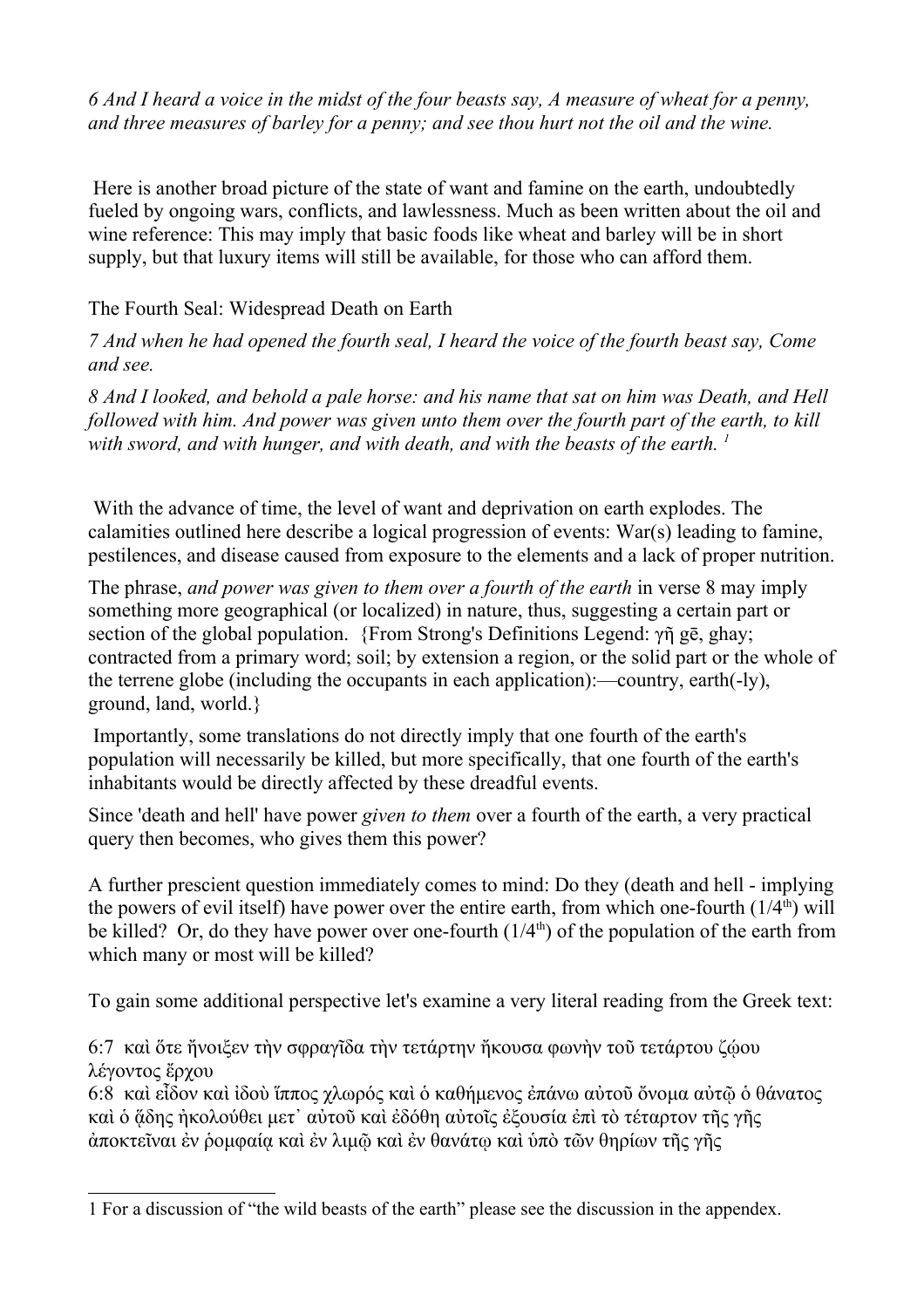And when it [he, Jesus] opens the seal of the fourth, I hear sounds of the fourth living animal [creature] saying: 'come and observe.' And I perceived and there was a green horse and the one sitting upon him was named death and the unseen [world, 'Hades'] is following with him and to them was given authority to kill on the fourth part of the land in [through] saber-blade [sword] and in [through] famine and in [through] death and by the beasts of the land. (Rev 6:7-8)

As the Greek text clearly seems to suggest that one-fourth  $(1/4<sup>th</sup>)$  of the world is directly impacted by these events, is it reasonable therefore to conclude that three-fourths  $(3/4<sup>ths</sup>)$  of the earth isn't directly involved?

As we read through the entire text of Revelation it will become apparent that while these events will impact the entire globe, the focus of much of this coming conflict is Jerusalemcentric and concerns itself most directly with the nation of Israel and those nations in the surrounding, largely Islamic world, namely in the Middle East, central Asia, and North Africa.

The Fifth Seal: The Cry of the Martyrs

*9 And when he had opened the fifth seal, I saw under the altar the souls of them that were slain for the word of God, and for the testimony which they held:*

*10 And they cried with a loud voice, saying, How long, O Lord, holy and true, dost thou not judge and avenge our blood on them that dwell on the earth?*

*11 And white robes were given unto every one of them; and it was said unto them, that they should rest yet for a little season, until their fellow servants also and their brethren, that should be killed as they were, should be fulfilled.*

The 5<sup>th</sup> Seal introduces a theme which will be repeated several times in the coming chapters: Many of those who believe in Jesus will be martyred during this period. This seal, therefore, argues directly against the often repeated proposition of a 'pre-tribulation rapture,' which we will deal with in more depth in the coming chapters. Here is also the first reference to the avenging of the blood of the martyrs, made even more interesting as this request comes from the martyrs themselves. This theme will be found again in Revelation Chap 19, specifically in reference to the destruction of Babylon.

### Sixth Seal: Cosmic Disturbances

*12 And I beheld when he had opened the sixth seal, and, lo, there was a great earthquake; and the sun became black as sackcloth of hair, and the moon became as blood;*

*13 And the stars of heaven fell unto the earth, even as a fig tree casteth her untimely figs, when she is shaken of a mighty wind.*

*14 And the heaven departed as a scroll when it is rolled together; and every mountain and island were moved out of their places.*

*15 And the kings of the earth, and the great men, and the rich men, and the chief captains, and the mighty men, and every bondman, and every free man, hid themselves in the dens and in the rocks of the mountains;*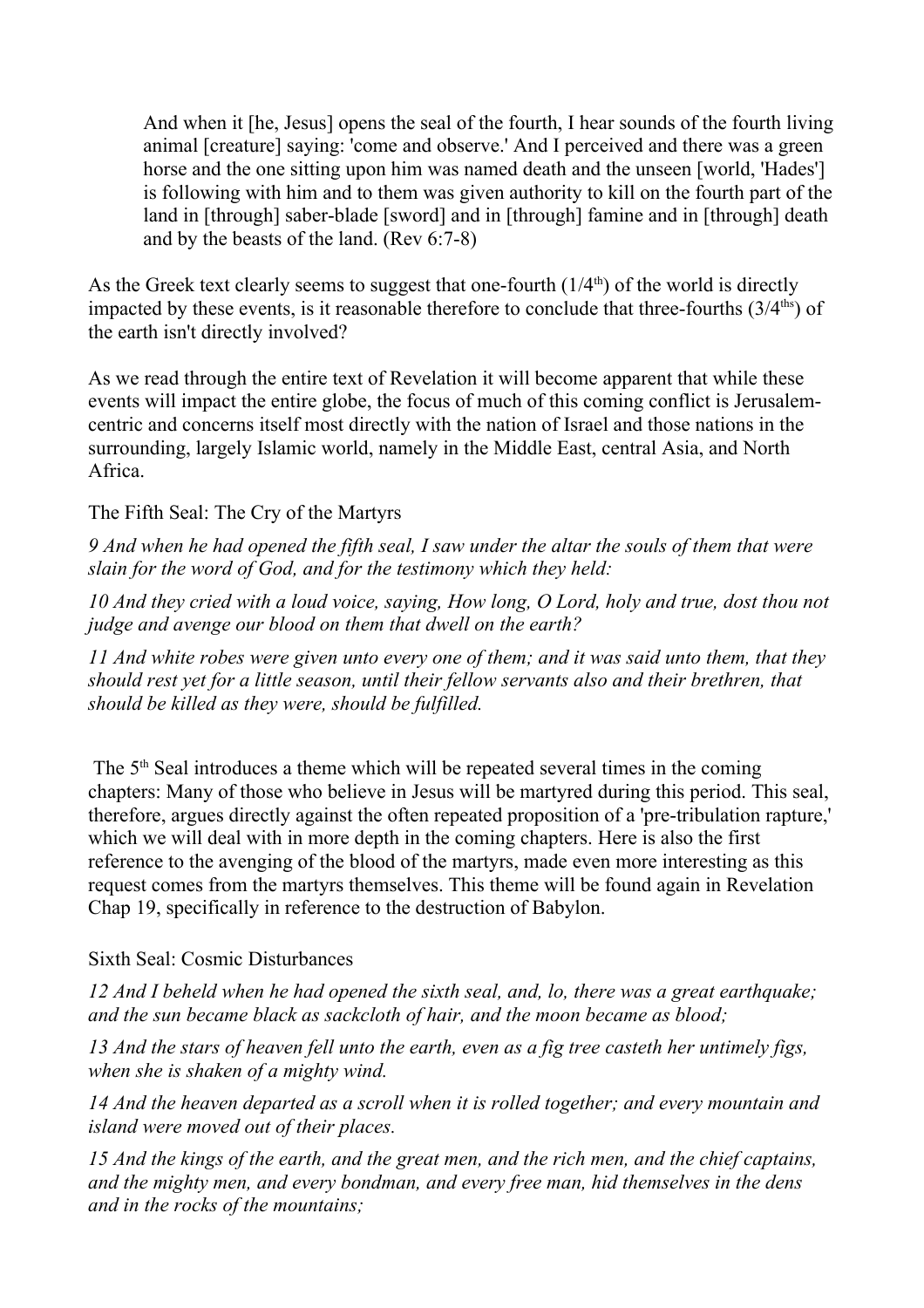*16 And said to the mountains and rocks, Fall on us, and hide us from the face of him that sitteth on the throne, and from the wrath of the Lamb:*

*17 For the great day of his wrath is come; and who shall be able to stand?*

 Versus 12-17 are some of the most extraordinary and vivid descriptions in the whole Bible. This passage portrays disturbances occurring both on the earth and in the heavens: not only powerful earthquakes - consider the movements of tectonic plates strong enough to drop continents and reposition mountain ranges - but may suggest our ability and reliance upon basic measures of time, such as the sun and moon, will be radically upset. This passage could be interpreted to suggest that numerous asteroids will be striking the earth, and additionally, that large planetary bodies will come close enough to the earth to change the earth's rotational axis or speed of rotation resulting in a so-called 'polar shift.'

 A polar shift (the earth literally being rotated on its side) does not merely suggest that the earth's magnetic field will alter itself, but that the entire planet will turn on its axis: Specifically, meaning that the earth's equator as it currently exists would be altered from its approximately 23° to a potentially significantly different axis, and thereby unleashing enormous climatic changes: tsunamis, earthquakes, lighting storms and the resultant fires they would produce. A polar shift is one phenomenon whereby the sky (the atmosphere) could, in fact, actually roll up on itself, and would, as well, result in the moving of islands and mountains out of their current topographical positions: Could this astronomicallyinduced event, with profound geological consequences be a causal agent for the phenomena which we see in described verse  $14$ ? <sup>11</sup> Whatever the inciting event(s), the earth's geography, geology, and topography will be radically altered as this seal unfolds.

Verses 15-17 provide an extraordinary and unambiguous clue about what is to come, for in verse 17 it says, *'for the great day of his wrath has come.'* Again, this description of the wrath of the Lamb will be repeated in the coming chapters and paints an entirely different portrait of Jesus, who is not returning now as a suffering servant, but as a righteous and indignant judge prepared to pour out his wrath on those who have murdered his servants, hated his Jewish brothers, and destroyed his creation.

To summarize, the first six seals are a description of the state of the earth before the Christian church is removed. This event will most likely occur around the end of the  $6<sup>th</sup>$  Seal as we will discuss in great detail in the coming chapters.

The first four seals are a general view of the Beast-ruler (the anti-christ), the wars that will be occurring under his direction, and the resulting calamities that follow them: hunger and starvation, disease and death. These conflicts appear to be caused, at least in large part, from the Beast-empire's aggression.

The 5<sup>th</sup> Seal is a separate seal that reveals and poignantly depicts the widespread persecution of the Christian church and the martyrdom of many people, especially those believers in Jesus.

These first five seals could represent a relatively narrow time window (exclusively centered on Daniel's seventieth week of years, for example), or could represent a more expansive view of the man's history and the persecution of the Church: In either scenario, though, the attacks on Christian believers are greatly intensified in the time leading up to Jesus's second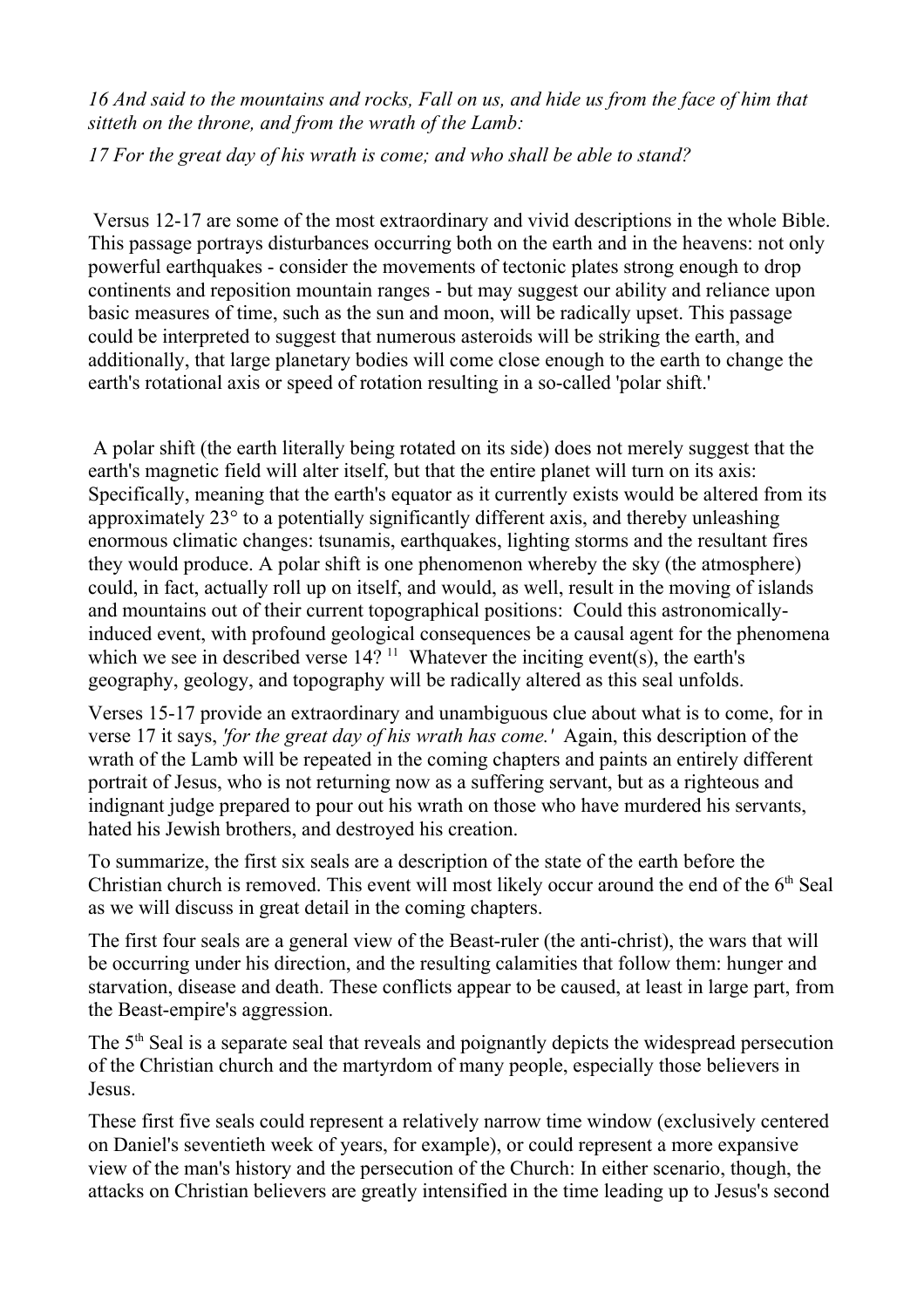coming, strongly suggesting that this persecution will continue until the end of the  $6<sup>th</sup>$  Seal.

The opening of the  $6<sup>th</sup>$  Seal introduces a new and dramatic theme: massive planetary and earthly disruptions that will occur at this time. These disturbances will include enormous and devastating earthquakes; asteroids striking or, at a minimum, influencing the earth and her rotational stability; and descriptions suggestive of a polar shift leading to the displacements of islands and mountains: Thus, geological, astronomical, and weatherrelated changes to the earth which are so violent and extreme that even the earth's inhabitants will view them as a sign of divine anger.

The 7<sup>th</sup> Seal is God's (and his Christ's) judgment on a wicked and unrepentant earth, and specifically on the Beast-empire (the anti-christ kingdom): His church will not be present during this period.

I submit that the  $7<sup>th</sup>$  Seal will encompass both the Seven Trumpet Judgments and the Seven Bowl Judgments: As we probe deeper into this revelation we will discover that these judgments are, in fact, the same series of judgments – not, as is often interpreted, two separate and chronologically distinct series of judgments, but rather, a series of judgements which are viewed from two somewhat different perspectives: the Trumpet Judgments, as revealed, being witnessed from heaven while the Seven Bowl (sometimes referred to as Vial) Judgments are fundamentally the same series of judgements (admittedly with some differing details) while being viewed from an earthly perspective. We will discuss this concept in much more detail in the coming chapters.

Let's now compare the signs of the  $6<sup>th</sup>$  Seal as described in the three vignettes that St. John has recorded in the Book of Revelation: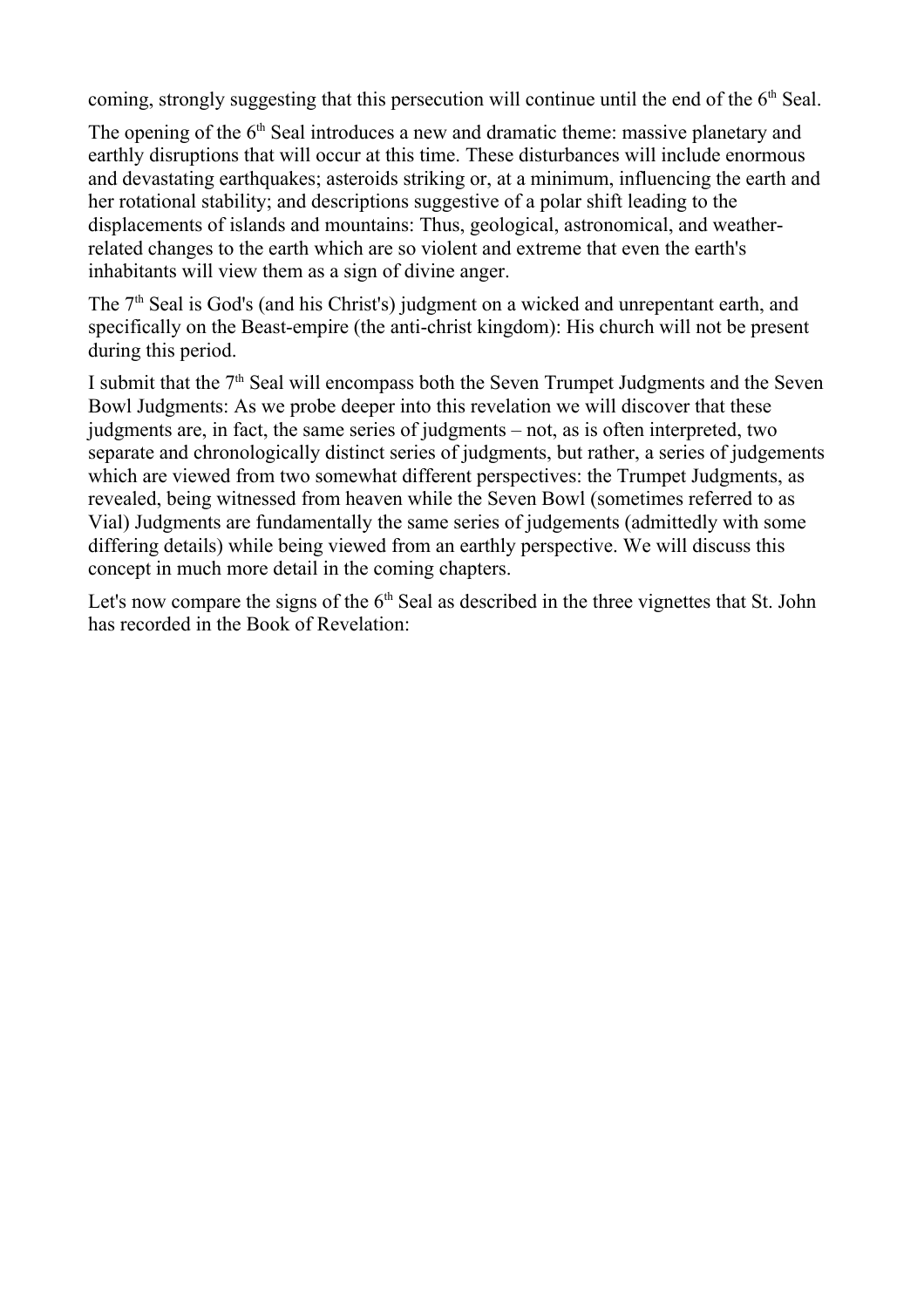# The 6th Seal: A comparison of the 'signs' as found in chapters 6, 11 and 16.

| Revelation 6:12-17                                       | Revelation 11:19                                  | Revelation 16:18-21                                  |
|----------------------------------------------------------|---------------------------------------------------|------------------------------------------------------|
| (Before the 7 <sup>th</sup> Seal)                        | (After the $7th$ Trumpet)                         | (After the $7th$ Bowl)                               |
| Great earthquake                                         | Earthquake                                        | Great earthquake: 'worst ever'                       |
|                                                          |                                                   | Jerusalem divided into 3 parts                       |
|                                                          |                                                   | Cities of the nations fell                           |
|                                                          | Babylon is fallen:<br>(Revelation 14:8; Is: 21:9) | Babylon destroyed: God's<br>wrath (Rev Chaps 17, 18) |
| Sun became black (Is. 13:10; Joel<br>3:15; Matt 24:29)   |                                                   |                                                      |
| Moon like blood (Is. 13:10; Joel<br>3:15; Matt 24:29)    |                                                   |                                                      |
| Stars of heaven fell to earth (Joel<br>3:15; Matt 24:29) |                                                   |                                                      |
| Sky receded as a scroll (Is. 34:4)                       |                                                   |                                                      |
| Mountains moved                                          |                                                   | And the mountains not found                          |
| Islands moved                                            |                                                   | Then, every island fled away                         |
|                                                          | Lightnings                                        | Lightnings                                           |
|                                                          | <b>Noises</b>                                     | <b>Noises</b>                                        |
|                                                          | Thunderings                                       | Thunderings                                          |
|                                                          | Great hail                                        | Great hail (talent: 50-100<br>$lbs$ :                |
| 'Hide us.' Men recognize God's wrath                     |                                                   | Men blasphemed God                                   |

Here, when we view, side by side, these three passages from chapters 6, 11, and 16, respectively, the parallelism between the texts becomes clear. I submit, therefore, that these events must all be occurring within the  $6<sup>th</sup>$  Seal, and thus preceding the  $7<sup>th</sup>$  Seal judgments where both the trumpet and bowl judgments occur. These three descriptions of the 6<sup>th</sup> Seal are all complementary, and present, especially when taken together, a startling picture of what is taking place on the earth.

With some trepidation, I would like to weave these three descriptions together into a contemporary narrative. I am in no way trying to supplant the Holy Scriptures, and therefore, encourage everyone to read these inspired verses independently and make up their own mind.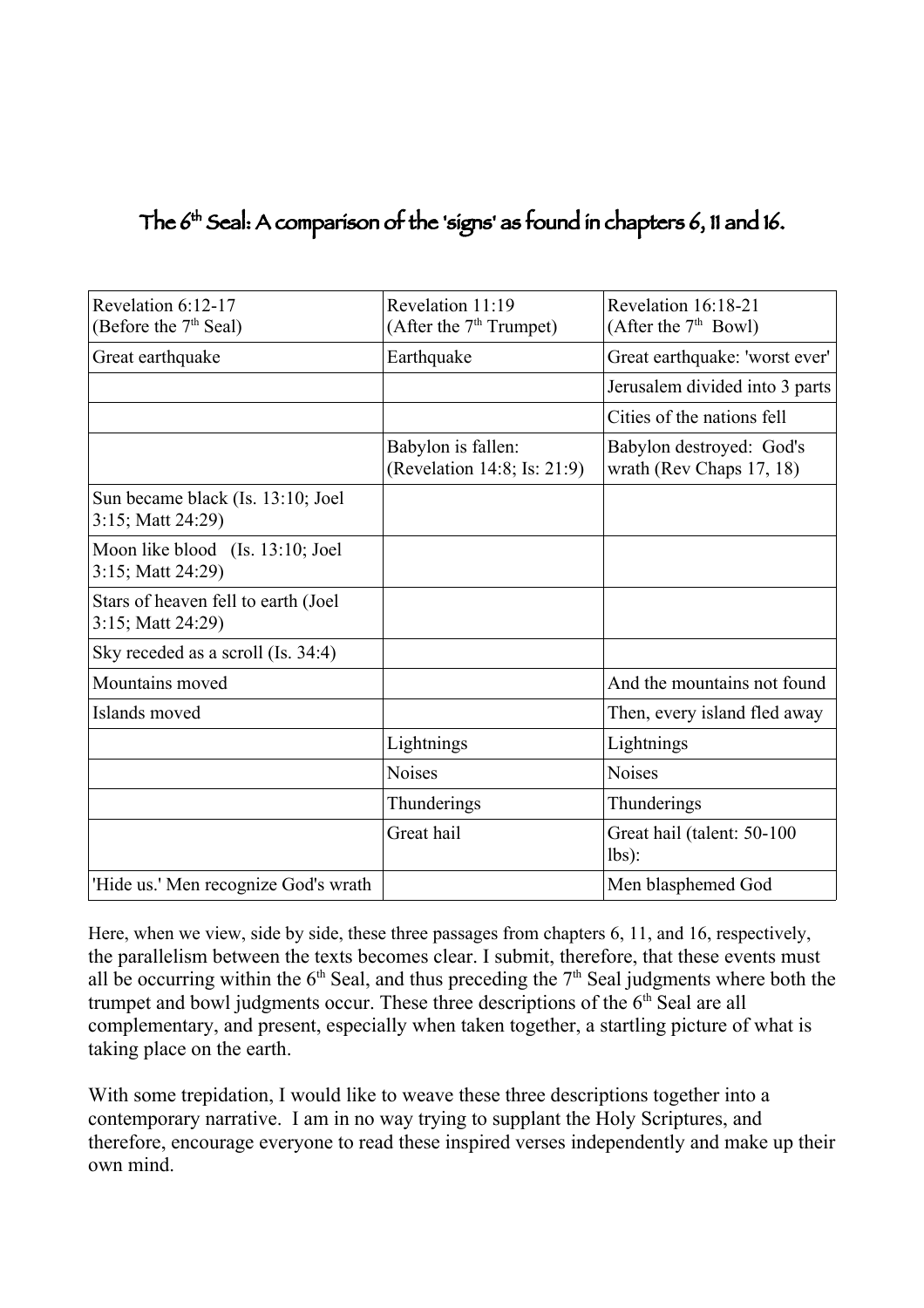The 6<sup>th</sup> Seal: A contemporary narrative of one possible scenario of coming events:

[At the time of the opening of the  $6<sup>th</sup>$  Seal there will be a great earthquake - so great in fact, that there will have never previously been such a powerful earthquake in all of the history of mankind on the earth: It will be so devastating that the city of Jerusalem will actually be divided into three distinct parts, and moreover, the cities of those surrounding nations will be leveled.

 During this time, God will also execute his final vengeance upon Babylon (the great false religion) and she will be destroyed by her enemies (Iran and others) through a massive nuclear attack and cease to exist as a nation.

Due to the earthquakes, volcanic activity, and the vast amounts of debris thrown into the air from the complete destruction of Babylon (Saudi Arabia), the air will be fouled, and the sun and moon will become obscured and darkened.

 Premonitory signs will also be observable in the heavenlies as asteroids and other planetary objects will impact or influence the earth itself – likely inducing changes in its magnetic field, its speed of rotation, and radically altering the topography of the planet: These cosmic influences will cause cataclysmic changes to the earth's biosphere resulting in the phenomenon whereby the sky (the atmosphere) appears to roll up on itself, in addition to the movement and even disappearance of mountains and whole mountain ranges, and, as well, the movement of islands, including the submerging of coastal areas though tsunamis and the dramatic shifting of the earth's tectonic plates.

 The atmospheric changes brought about by these events will also unleash unimaginably violent weather-related phenomena, including both electrical- and thunder-storms, as well as inundating rainfall, and will even generate massive hailstones, some weighing as much as 100 pounds: These hailstones will be so destructive that many men will curse God while others will hide themselves in caves and mountains, finally realizing that the day of God's wrath has arrived.]

Interestingly, Isaiah 13:13 states *that the earth shall remove out of her place:* This may suggest that the current celestial position of the earth in relationship to our sun will be significantly altered. Isaiah 24:20, moreover, reports that *the earth shall reel to and fro like a drunkard:* What an astonishing description, further implying that some (as yet unknown) astronomical agent will be significantly influencing the earth's rotational stability.

During the  $6<sup>th</sup>$  Seal, in addition to the destruction of Babylon, two events of prime importance will take place: First, the gospel, simply meaning the good news of Jesus Christ, will be preached to the entire world; and second, his church (those who believe in Jesus) will be removed (raptured or reaped), thus allowing for the opening of the  $7<sup>th</sup>$  Seal when God's wrath will be poured out upon the Beast-empire.

It should be noted that the events taking place within the  $6<sup>th</sup>$  Seal describe (with the notable exception of the destruction of Babylon) calamities largely occurring from within the realm of the natural world: Thus, phenomena that are being effected through natural or physical laws, dramatic though they may seem. What is even more noteworthy is that the removal (the reaping or rapture) of the Christian church, as we have previously discussed, occurs toward the end of this period. It is important, as well, to emphasize that God's specific judgements upon the Beast-empire (those found in the  $7<sup>th</sup>$  Seal) have not yet even begun.

The progression into the  $7<sup>th</sup>$  Seal and its judgements (both Trumpet and Bowl) are initially a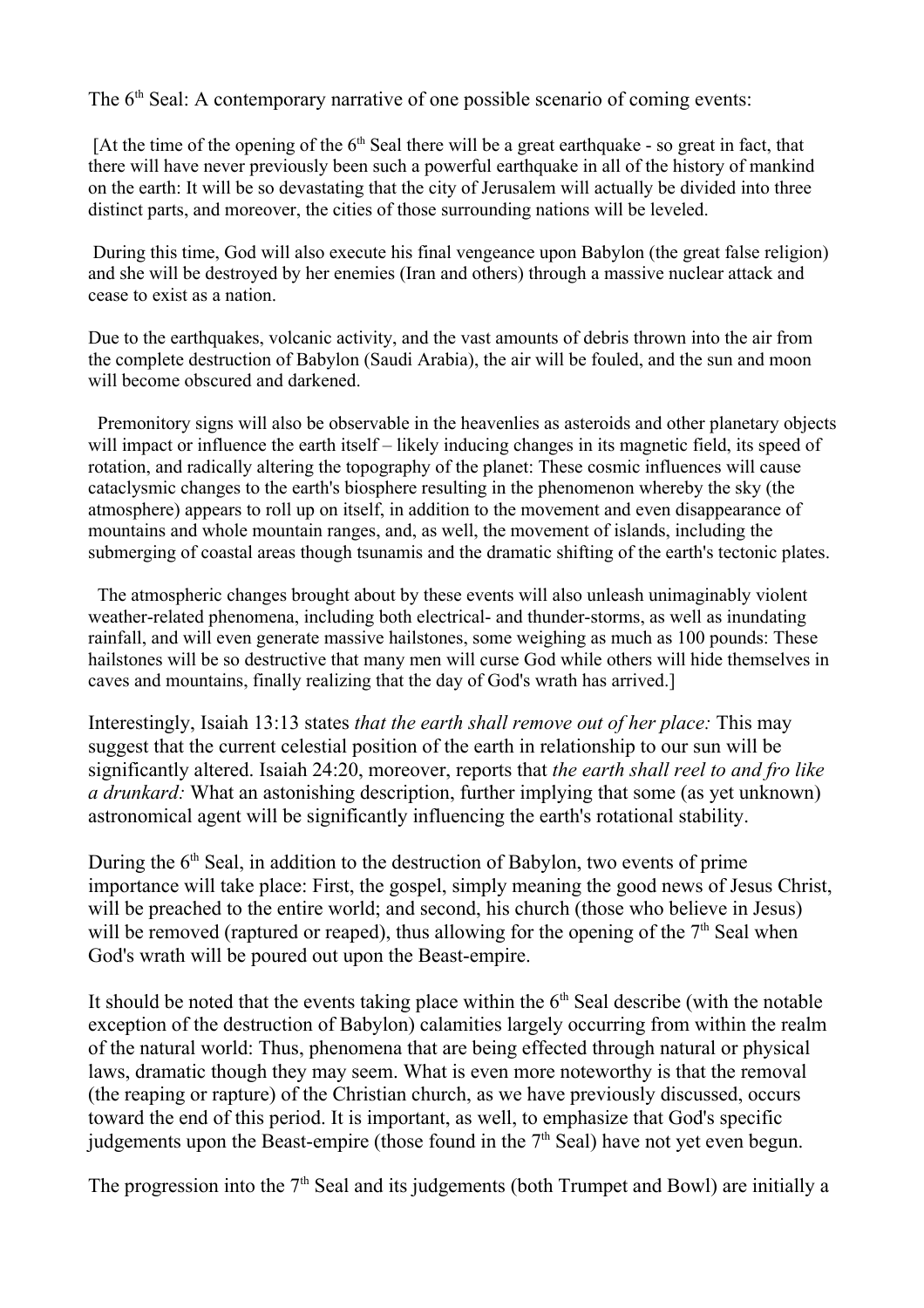continuation of those themes found within the  $6<sup>th</sup>$  Seal, meaning naturally-occurring disasters such as earthquakes, volcanic eruptions, asteroids, and massive changes to the earth's topography, all serving as God's final warning upon a rebellious and unrepentant world. While they may seem unfamiliar to us today, a study of earth's long history actually reveals repeated examples of similarly devastating phenomena which have affected and dramatically altered life on this planet periodically from time to time. The intensity and rapidity of these last seven plagues, though, is both startling and sobering in its impact on the earth and her inhabitants.

Far from suggesting that these "signs" are to be exclusively interpreted "literally," I would certainly concede and even encourage the reader to additionally consider their more general, symbolical, or even metaphorical interpretations. In order to gain a more complete and fully-encompassing perspective, let's look at some of these events in this light, and how they might unfold:

Earthquakes: There will be "great shakings" in the earth and among its people:

*"This is what the LORD Almighty says: 'In a little while I will once more shake the heavens and the earth, the sea and the dry land."* (Haggai 2:6 NIV) Candidates for this coming shaking might potentially include:

- Wars, including horrific nuclear exchanges with resulting mass casualties
- Waves of human migration and the movement of vast numbers of people due to conflicts and other factors, destabilizing nations and even whole continents
- Climatic changes and plagues of locusts leading to crop failures and widespread famines
- Disease outbreaks due to wars, poor nutrition and lack of medical care
- The introduction of biological agents (for instance, the corona virus: a pestilence), which have been demonstrated to have to ability to bring the world to its knees in a matter of a few short weeks
- Total economic collapse, as the debt-fiat system finally dissolves under the weight of its own insolvency
- A complete breakdown in societal order due to any number of the factors listed above

Any, or all of these taken together have the potential to be described as the greatest shaking to effect the world in the history of humankind. As we have already seen many of these calamities described for us in the first four seals, they should come as a surprise to no one.

The coming messiah is described as the *Sun of righteousness* by the prophet Malachi in the Old Testament, and to this end the "sun" will be become black, as Jesus, the Son of God withdraws his light from the world. Jesus describes himself in John's Gospel as *the light of the world* (John 8:12) and thus, as humankind increasingly separates itself from Him, He will, in turn, withdraw the light of his presence from the world and its affairs: Things are going to get very dark, indeed.

*But unto you that fear my name shall the Sun of righteousness arise with healing in his wings; and ye shall go forth, and grow up as calves of the stall.* (Malachi 4:2)

The moon, as a natural reflector, will in these last days predictably darkly mirror the events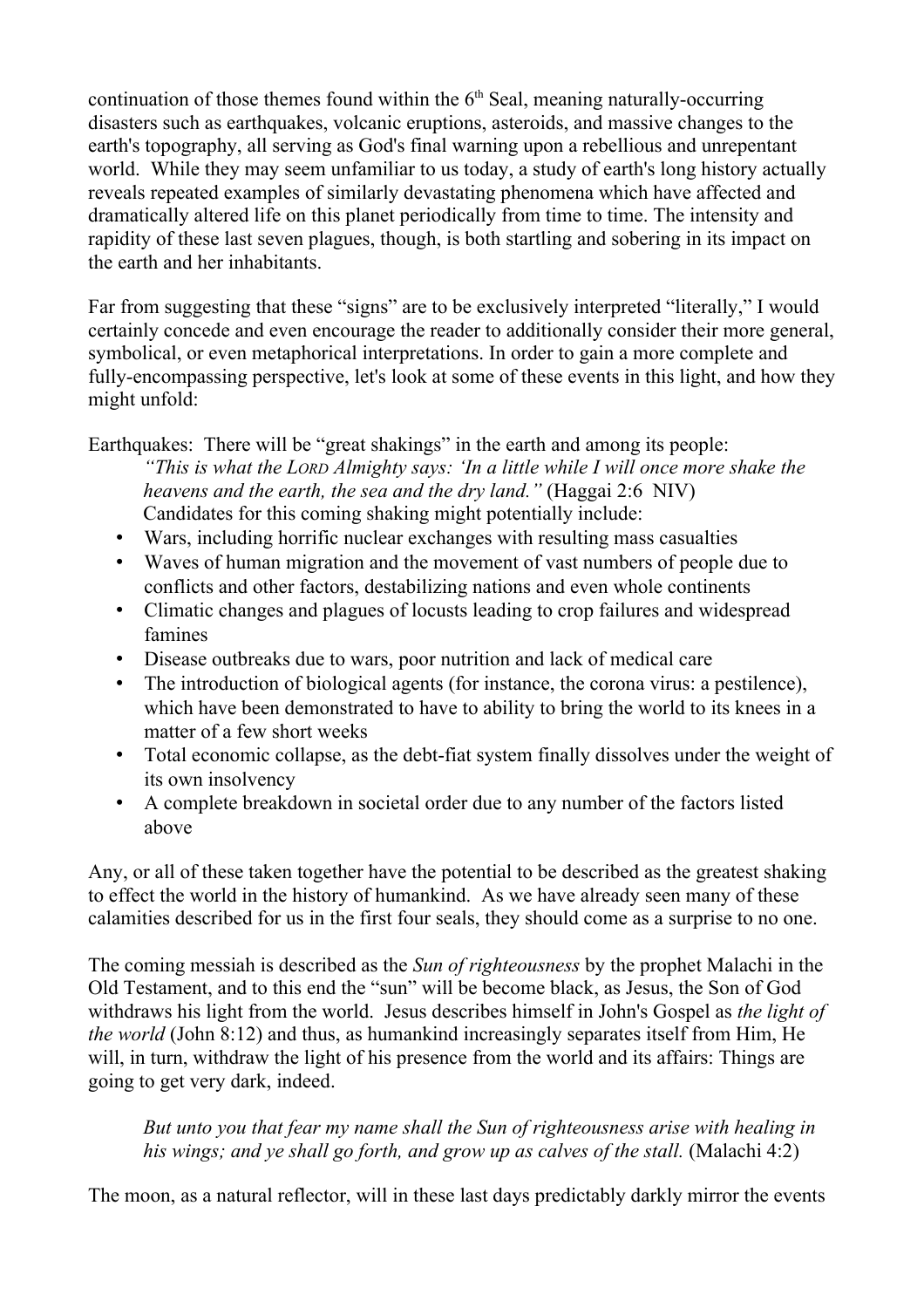happening on earth. The blood red color may thus be a metaphorical allusion to the conflict, carnage and wanton loss of life occurring on the earth at this time. This may, more specifically, represent the horrors of the  $5<sup>th</sup>$  Seal persecutions, resulting in the deaths of many Christians and Jews.

*The stars will fall to earth*: In addition to any cosmic phenomena – asteroids, comets, or rogue planets, for instance - we are clearly informed in Revelation that this description has spiritual foundations as well, for Satan himself, and fallen angels will be cast down to the earth to work their mischief among those who worship the beast and his image. The earth, and its inhabitants will, in short order, fully experience the folly of desiring the lords of darkness over the one who first called light into existence and is himself the *light of the world.*

*The sky receded as as a scroll*: This curious expression has intrigued countless readers over the centuries. Perhaps this is a broad metaphor for the completion of this era of the earth's history, as a seven-sealed scroll is effectively the symbol that Revelation employs as God's last testament to the earth and her inhabitants. Other interpretations might suggest that the sky is actually being prepared for the imminent return of Jesus in the clouds, and the rapture of His bride, the church; Could it even imply the removal of earth's protective atmospheric shield in preparation for the  $7<sup>th</sup>$  Seal plagues, soon to be raining down upon the Beast and those who worship him?

Let's look at two examples illustrating the errors of being too literal vs. too metaphorical:

First, we have already mentioned how the millennial reign of Christ is viewed by many reformed theologians, often being interpreted as a metaphor for the improvement to humankind and its condition due to the influence of Christianity in the world: in other words, the world will increasingly become a much better, "more Christian" place, so good in fact, that it will be just as if Jesus had come back and set up his kingdom, all without the necessity of Jesus actually coming back. As we look at the state of the world today, this unnecessarily rosy view of things is becoming increasingly fanciful and unlikely, to say the very least.

On the other hand, Babylon is described as a *destroying mountain* in Jeremiah Chap 51, and we will discover in the coming chapters that the writers of the Bible often use mountains to represent earthly kingdoms. Thus, the Babylon here referenced is not an active volcano, located on the Ring of Fire, spewing out clouds of ash and pyroclastic flows, but a metaphorical portrait of a place: a geopolitical entity, existing in time and space that creates mayhem in the world. These vivid allusions should always be examined in the context in which they are used.

And here in these texts we see *every mountain and island moved out of its place* (Rev 6:14): What striking language St. John uses! A potential scenario that could play out on the world's stage might suggest that major world powers (perhaps the United States, Russia, or China) would be moved out of their positions of prominence, or even disappear completely, ie. *not found*. It's not difficult to imagine some of the potential causes for such a startling proposition: massive nuclear exchanges; total economic collapse; biological agents, decimating populations. Bear in mind, these events were already predicted in the first four